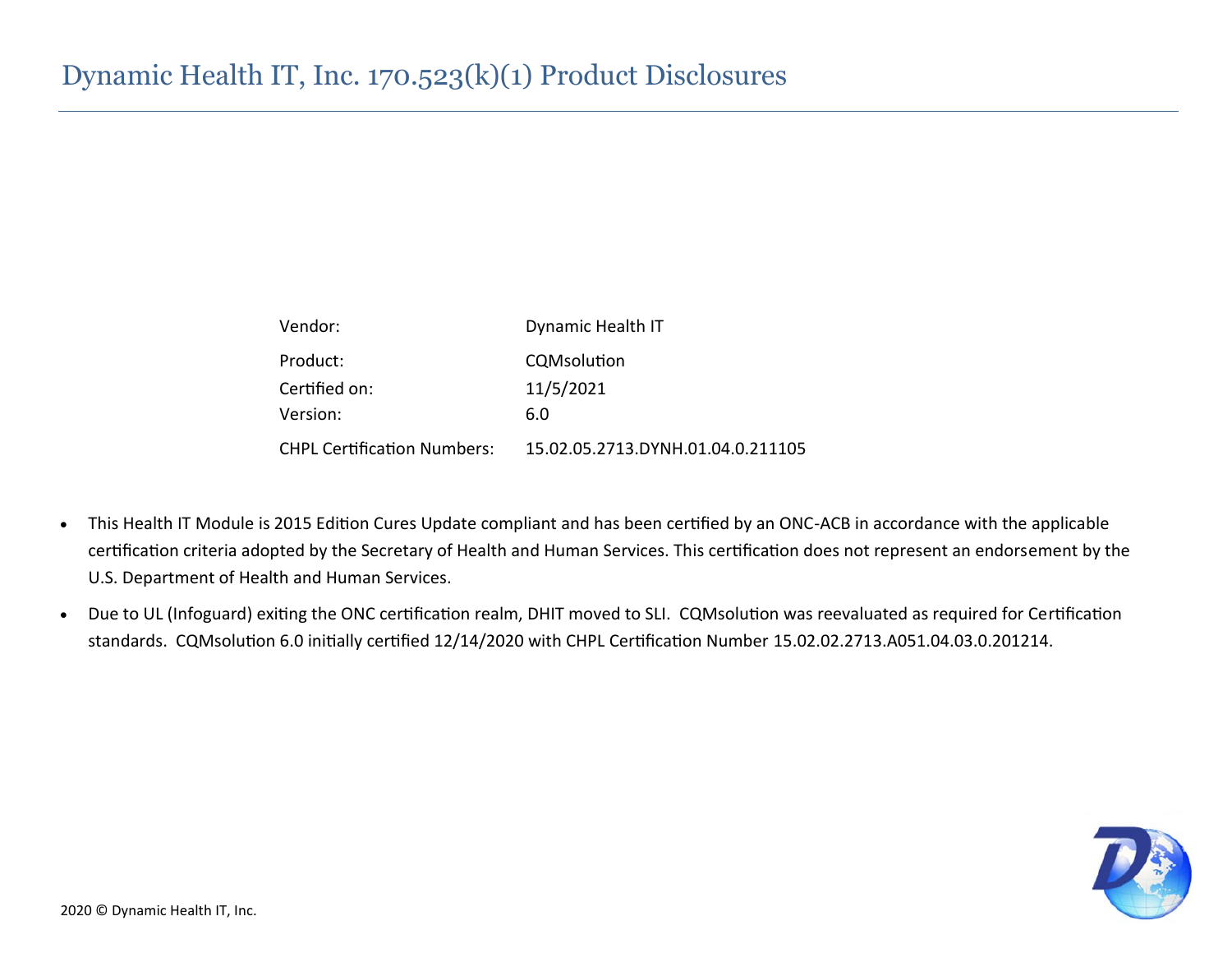#### **Certification Criteria:**

- 170.315 (c)(1) Quality Measure Data Capture
- 
- 
- cation (Cures Update)
- 170.315 (c)(2) QRDA Category I Application 170.315 (c)(3) Quality Measure Generation
- 170.315 (c)(4) Quality Measure Filter 170.315 (d)(1): Authentication, Access Control, Authorization
	-
- 170.315 (d)(13): Multi-Factor Authenti- 170.315 (g)(4): Quality Management System 170.315 (g)(5): Accessibility-Centered De-
- Application (Cures Update)
- 170.315 (d)(2): Auditable Events and Tamper-Resistance (Cures Update)
- 170.315 (d)(3): Audit Report(s) 170.315 (d)(5): Automatic Access Time-out 170.315 (d)(12): Encrypt Authentication Credentials (Cures Update)
	- sign

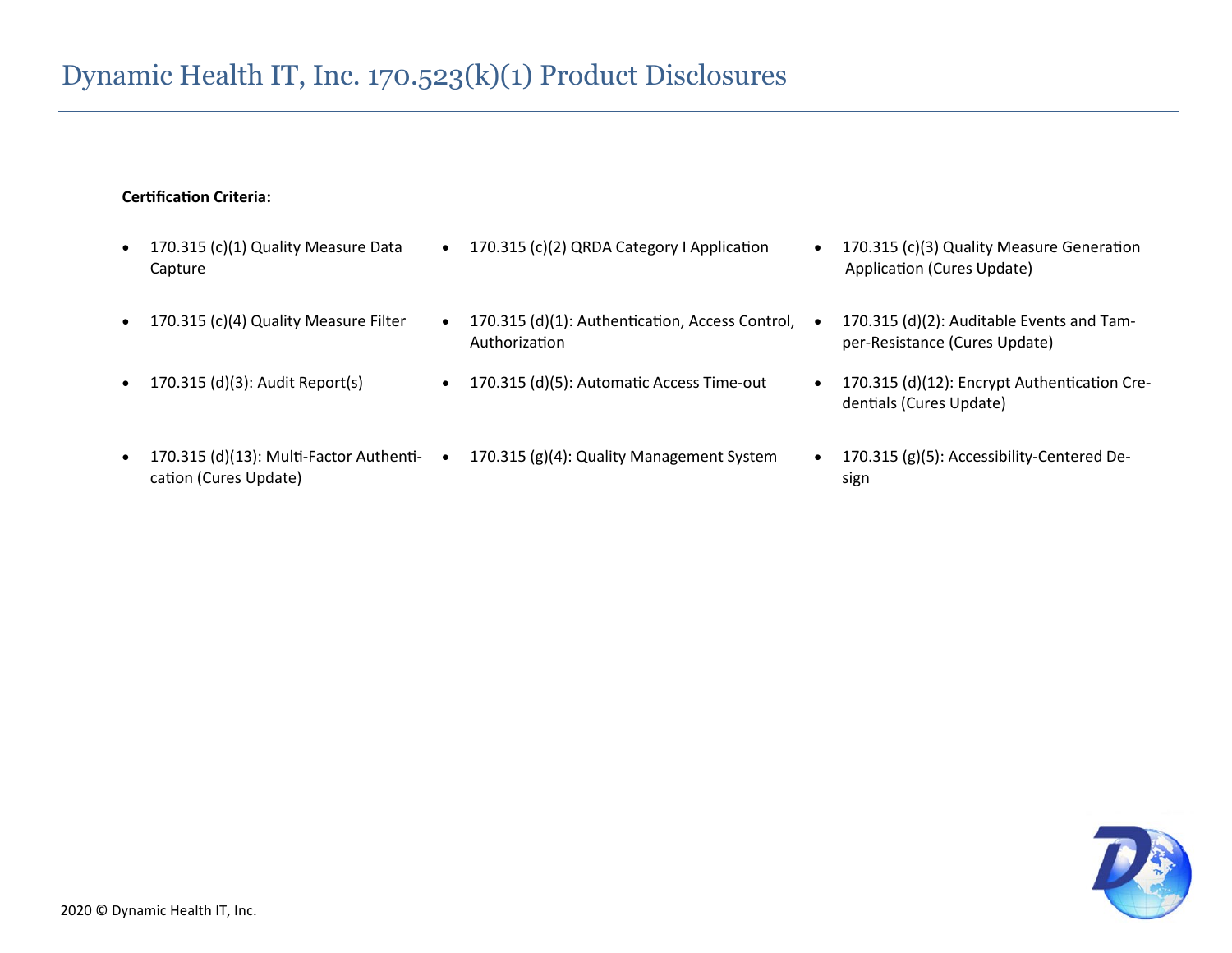#### **Pricing & Notes:**

License and Upgrade fees may apply.

All criteria require Microsoft SQL Server 2012 or better.

Necessary credentials with relevant health registries should be secure to enable successful submission.

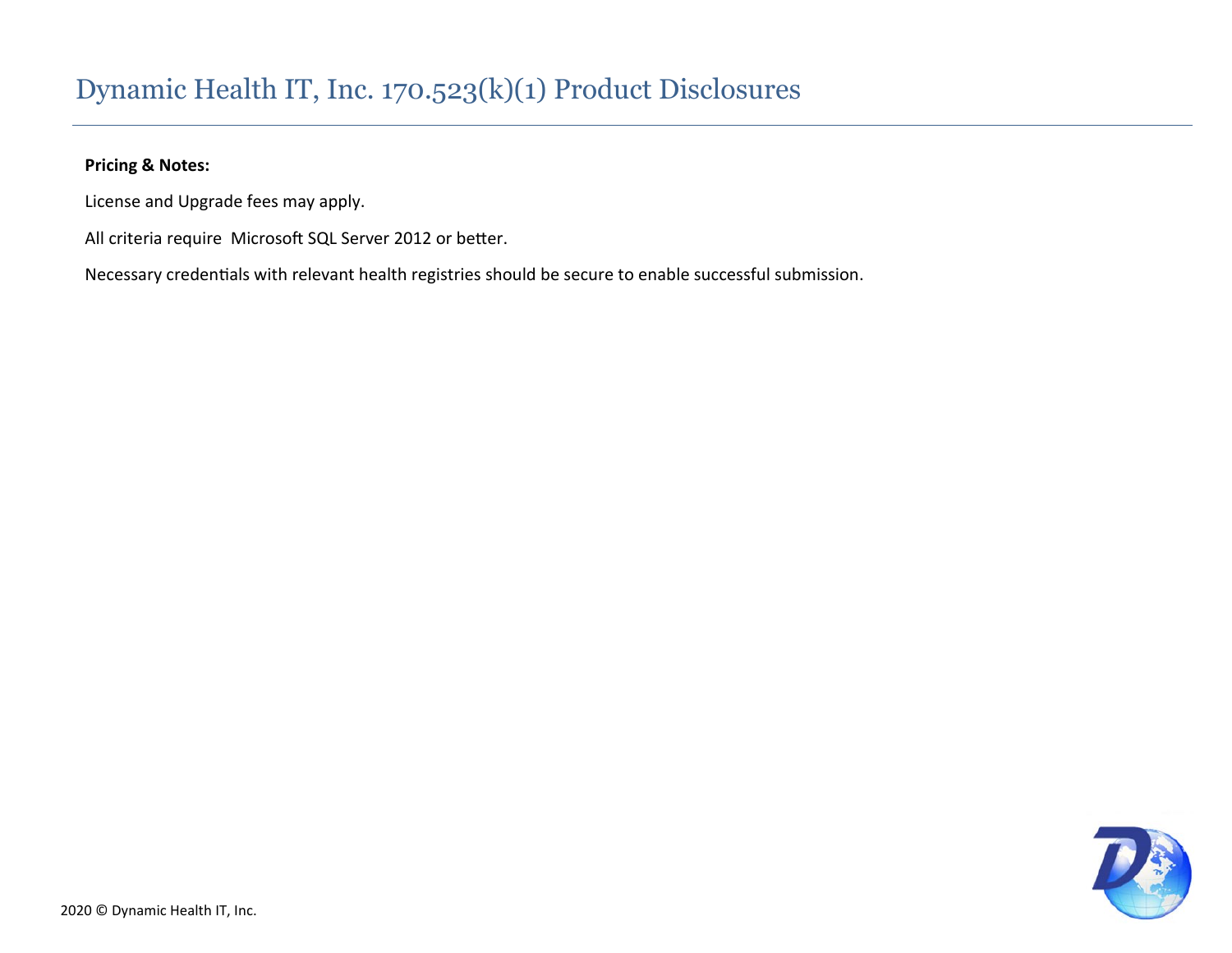| Version                 | CQMsolution v3.0 | CQMsolution v3.1                                                                                                                     | CQMsolution v4.0 | CQMsolution v5.0 | CQMsolution v6.0                                                           |
|-------------------------|------------------|--------------------------------------------------------------------------------------------------------------------------------------|------------------|------------------|----------------------------------------------------------------------------|
|                         |                  |                                                                                                                                      |                  |                  |                                                                            |
| Certified on: 9/16/2016 |                  | 3/31/2017                                                                                                                            | 12/18/2019       | 11/27/2019       | 11/5/2021                                                                  |
|                         |                  |                                                                                                                                      |                  |                  |                                                                            |
| Edition:                | 2015             | 2015                                                                                                                                 | 2015             | 2015             | 2015 Edition Cures                                                         |
| Certification           |                  |                                                                                                                                      |                  |                  | 15.02.02.2713.A051.02.01. 15.02.02.2713.A051.03.02 15.02.05.2713.DYNH.01.0 |
| No.:                    | 160044R00        | 160044R01                                                                                                                            | 0.181214         | 10.191127        | 4.0.211105                                                                 |
|                         |                  | Clinical qual-2,22,50,52,56,61,62,64,65, 2,22,50,52,56,61,62,64,65,6 2,9,22,26,31,32,50,52,53,5 2,9,22,50,52,56,66,68,69,71,All CQMs |                  |                  |                                                                            |
|                         |                  | ity measures 66,68,69,74,75,77,82,90,11 6,68,69,74,75,77,82,90,117, 5,56,65,66,68,69,71,72,74,,72,74,75,82,90,104,105,108,           |                  |                  |                                                                            |
|                         |                  | to which the 7,122,123,124,125,126,127 122,123,124,125,126,127,12 75,82,90,102,104,105,107, 111,117,122,124,125,127,12               |                  |                  |                                                                            |
|                         |                  | module has  ,128,129,130,131,132,133, 8,129,130,131,132,133,134, 108,111,113,117,122,123, 8,129,130,131,132,133,134,                 |                  |                  |                                                                            |
|                         |                  | been tested 134,135,136,137,138,139,1135,136,137,138,139,140,14 124,125,127,128,129,130, 135,136,137,138,139,142,14                  |                  |                  |                                                                            |
| and certi-              |                  | 40,141,142,143,144,145,141,142,143,144,145,146,147, 131,132,133,134,135,136, 3,144,145,146,147,149,153,                              |                  |                  |                                                                            |
| fied:                   |                  | $6,147,148,149,153,154,155 148,149,153,154,155,156,15 137,138,139,142,143,144, 154,155,156,157,159,160,16$                           |                  |                  |                                                                            |
|                         |                  | ,156,157,158,159,160,161, 7,158,159,160,161,163,164,  145,146,147,149,153,154,  1,165,177,190,249,347,349,                           |                  |                  |                                                                            |
|                         |                  | 163,164,164,165,166,167,1 164,165,166,167,169,177,17 155,156,157,158,159,160, 645,771                                                |                  |                  |                                                                            |
|                         |                  | 69,177,179,182,9,26,30,31,9,182,9,26,30,31,32,53,55,6  161,164,165,167,169,177,                                                      |                  |                  |                                                                            |
|                         |                  | 32,53,55,60,71,72,73,91,10 0,71,72,73,91,100,102,104,1  190,249,347,349,645                                                          |                  |                  |                                                                            |
|                         |                  | $[0, 102, 104, 105, 107, 108, 109]$ 05, 107, 108, 109, 110, 11, 113,                                                                 |                  |                  |                                                                            |
|                         |                  |                                                                                                                                      |                  |                  |                                                                            |
|                         | 78,185,188,190   |                                                                                                                                      |                  |                  |                                                                            |
|                         |                  |                                                                                                                                      |                  |                  |                                                                            |

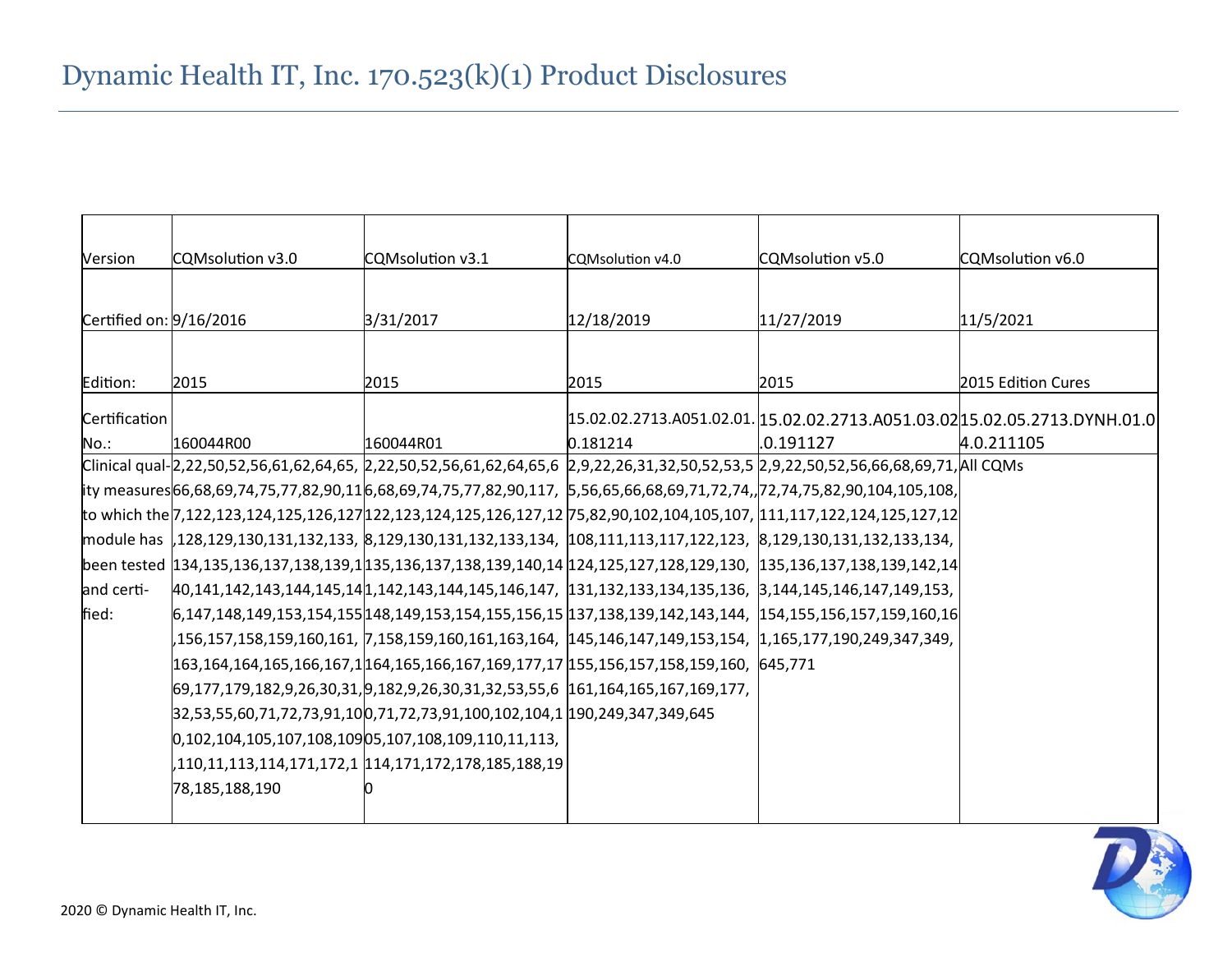| <b>Capability</b>                                                                      | <b>Description of capability</b>                                                                                                                                                                                                                                                                 | v3.0         | v3.1                      | v4.0 | v5.0 | v6.0 | Types of Costs or Fees to be paid by a provider<br>for the capability |
|----------------------------------------------------------------------------------------|--------------------------------------------------------------------------------------------------------------------------------------------------------------------------------------------------------------------------------------------------------------------------------------------------|--------------|---------------------------|------|------|------|-----------------------------------------------------------------------|
| $170.315(c)(1)$ :<br><b>Clinical Quality Measures -</b><br>Record and Export           | Record all data that would be necessary to calculate<br>each CQM and export a data file at any time the user<br>chooses and without subsequent developer assistance.                                                                                                                             | $\mathsf{X}$ | $\times$                  | X    | X    | X    | License and upgrade fees may apply.                                   |
| $170.315(c)(2)$ :<br><b>Clinical Quality Measures -</b><br><b>Import and Calculate</b> | Take in clinical quality data from QRDA-I files or<br>vendor system (via stored procedure) and perform<br>calculations for all supported quality measures                                                                                                                                        | $\times$     | X                         | X    | X    | X    | License and upgrade fees may apply.                                   |
| $170.315(c)(3)$ :<br><b>Clinical Quality Measures -</b><br>Report                      | Generates QRDA I, QRDA III & PQRS QRDA output<br>from client data<br>Data submission formats are supported for EHR<br>Incentive Program and PQRS. Data ouput from re-<br>port calculation is available at patient level (QRDA-I<br>XML), and aggregate level (QRDA-III XML and PQRS<br>QRDA-III) | X            | X                         | X    | X    | X    | License and upgrade fees may apply.                                   |
| 170.315 $(c)(4)$ :<br><b>Clinical Quality Measures -</b><br>Filter                     | Filter CQM results at the patient and aggregate levels.                                                                                                                                                                                                                                          | $\chi$       | $\boldsymbol{\mathsf{x}}$ | X    | X    | X    | License and upgrade fees may apply.                                   |

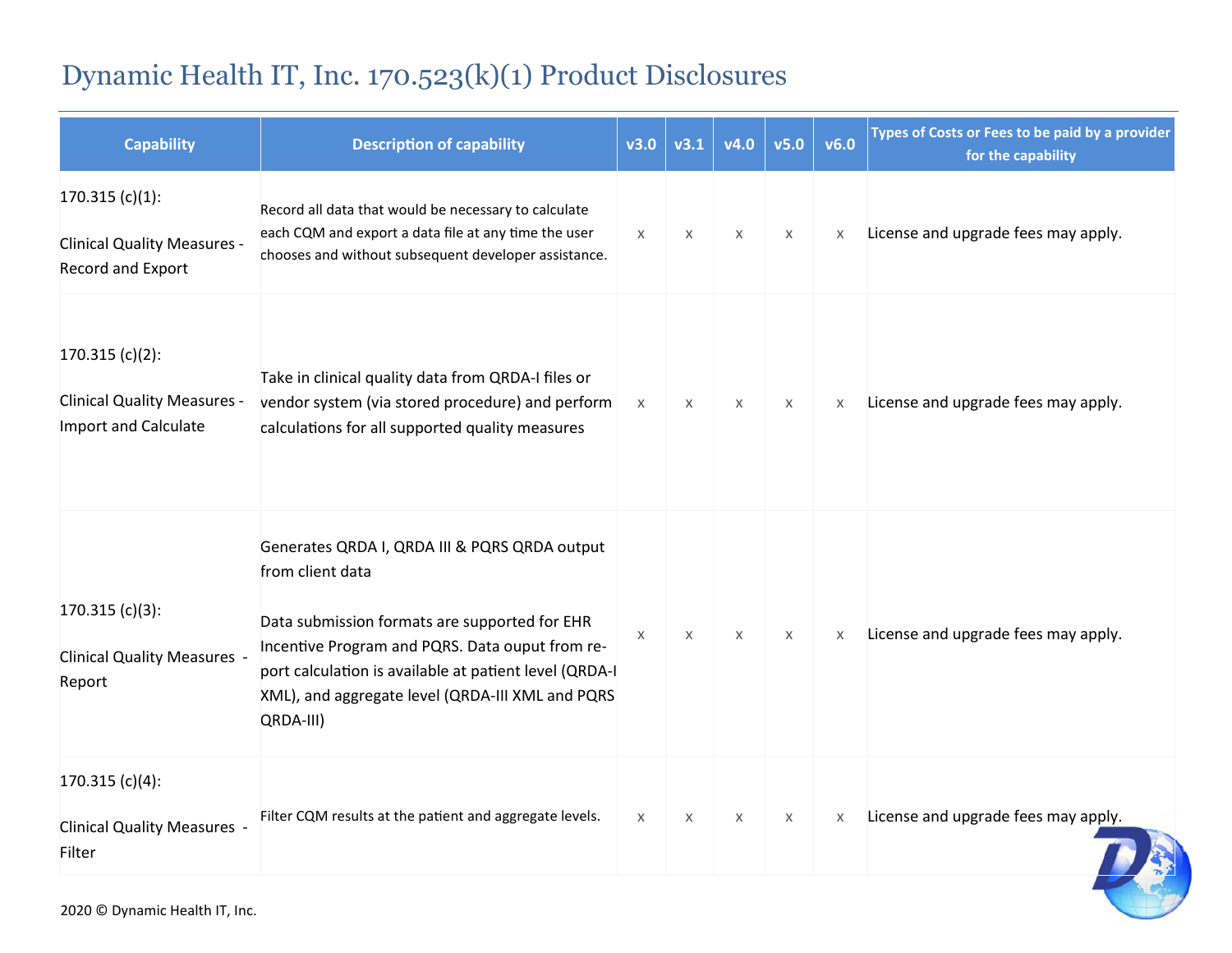| <b>Capability</b>                                                     | <b>Description of capability</b>                                                                                                                                      |          |                       | $\mathsf{v}3.0\  \mathsf{v}3.1\  \mathsf{v}4.0\  $ | v5.0     | v6.0     | Types of Costs or Fees to be paid by a provider<br>for the capability |
|-----------------------------------------------------------------------|-----------------------------------------------------------------------------------------------------------------------------------------------------------------------|----------|-----------------------|----------------------------------------------------|----------|----------|-----------------------------------------------------------------------|
| $170.315$ (d)(1):<br>Authentication, Access<br>Control, Authorization | Verify against a unique identifier that a user seeking access to elec-<br>tronic health information is the one claimed and the actions by that<br>user are permitted. | $\times$ | $\boldsymbol{\times}$ | $\times$                                           | $\times$ | $\times$ | License and upgrade fees may apply.                                   |
| $170.315$ (d)(2):<br>Auditable Events and<br><b>Tamper Resistance</b> | Audit log monitoring system activity; View a complete record<br>of login/logout events for CQMsolution                                                                | $\times$ | X                     | $\times$                                           | $\times$ | $\times$ | License and upgrade fees may apply.                                   |
| $170.315$ (d)(3):<br>Audit Report(s)                                  | Supports import, calculation and output for latest versions of<br>all eCQMs in CMS' EHR Incentive Programs                                                            | $\chi$   | $\times$              | $\times$                                           | $\times$ | X        | License and upgrade fees may apply.                                   |
| $170.315$ (d)(5):<br><b>Automatic Access Time-</b><br>out             | Record the audit log status and the encryption status.                                                                                                                | $\times$ | X                     | $\times$                                           | $\times$ | $\times$ | License and upgrade fees may apply.                                   |